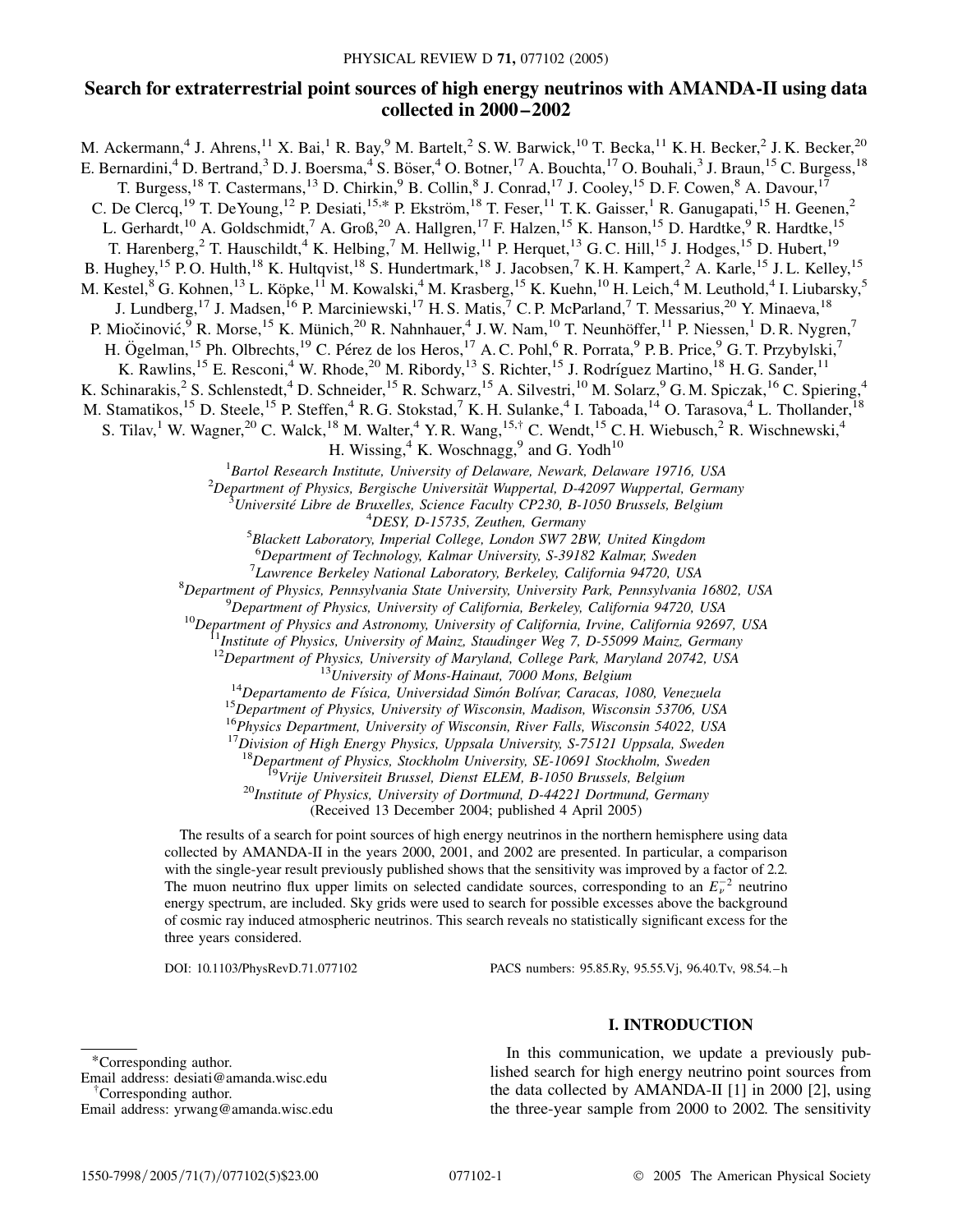for the detection of point sources has constantly improved in AMANDA-II, starting from 1997 [3] and 1999 data [4], due to both detector performance and analysis technique improvements. The search for possible extraterrestrial high energy neutrinos assumes the signal has a  $dN/dE_v \propto E_v^{-2}$ energy spectrum, as predicted by the Fermi acceleration mechanism. The atmospheric neutrinos which have a much steeper spectrum represent the background in which the signal is searched for.

This analysis, for most aspects similar to that presented and deeply discussed in [2], includes an effective requirement on the minimum energy of the reconstructed events which improves the sensitivity for high energy neutrino detection. Namely the sensitivity for this analysis is  $\sim$ 2.2 times better than previously obtained for the year 2000. This improvement is better than what would be expected from the longer exposure alone in the presence of background.

## **II. DATA ANALYSIS**

The data used for this analysis were collected between the months of February and November in the years 2000, 2001 and 2002 (see Table I).

The experimental sample used in this analysis corresponds to a total of 607 days of live time and contains almost  $5.6 \times 10^9$  triggers. Starting from 2002, a first level filter is performed at the south pole during data taking. The reduced amount of data is transferred via satellite to the northern hemisphere for analysis. After the application of an iterative maximum-likelihood reconstruction algorithm and the selection of tracks that are likely to be up going [5], about  $0.45 \times 10^6$  events with reconstructed declination  $\delta$  > -10° remain. Since AMANDA-II is located at the south pole,  $\delta = 0^{\circ}$  corresponds to horizontal and  $\delta = 90^{\circ}$ to vertical up-going directions. These events, containing mostly the residual component of atmospheric muons and a contribution of atmospheric neutrinos, were used as the experimental background against which the signal selection is optimized.

To avoid biasing the event selection the data were scrambled by randomizing the reconstructed right ascension  $(\alpha)$  of each event. The optimization procedure used in this analysis is similar to that described in [2], the differ-

TABLE I. The experimental live time and number of triggered events for each year used in this analysis. The triggered events may vary in different years mostly due to different cleaning procedures, which are mainly affected by the number of stable optical modules during the specific year.

| Year | Live time (days) | Triggers             |  |  |  |
|------|------------------|----------------------|--|--|--|
| 2000 | 197              | $1.34 \times 10^{9}$ |  |  |  |
| 2001 | 194              | $2.04 \times 10^{9}$ |  |  |  |
| 2002 | 216              | $2.17 \times 10^{9}$ |  |  |  |

ence being in the choice of observables. Instead of a neural network parameter the number of hit optical modules for each event (number of channels or nch) is used, along with the reconstructed track length in the array and the likelihood ratio between the muon track reconstruction and a muon reconstruction constrained by using an atmospheric muon prior [6]. A full simulation chain, including neutrino absorption in the Earth, neutral current regeneration, muon propagation and detector response for the given data taking periods, is used to simulate point sources of muon neutrinos and antineutrinos [2]. Events are simulated at the center of each  $5^{\circ}$  band of declination ( $\delta$ ), according to an  $E_{\nu}^{-2}$  energy spectrum. The final cuts on these observables and the optimum size of each circular search bin were independently determined for each declination band in order to have the strongest constraint on the signal hypothesis. This corresponds to the best sensitivity, i.e. the average flux upper limit obtained in an ensemble of identical experiments assuming no signal [7]. The resulting zenith-dependent median pointing resolution varies between 1.5° and 2.5°. The true directional information was then restored for the calculation of the limits.

The upper limits of this analysis were calculated using the background  $n<sub>b</sub>$  measured using the events off source in the corresponding declination band, and the expected number of events,  $n<sub>s</sub>$ , from a simulated point source of known flux  $\Phi(E_{\nu})$ :  $\Phi_{\text{limit}}(E_{\nu}) = \Phi(E_{\nu}) \times \mu_{90}(n_{\text{obs}}, n_{b})/n_{s}$ . Here  $n_{\text{obs}}$  is the number of observed events in the given source bin, and  $\mu_{90}$  is the upper limit on the number of events following the unified ordering prescription of Feldman and Cousins [8]. The three years were analyzed both separately and as combined data samples.

The absolute normalization of the atmospheric neutrino simulation (with the flux from [9]) with respect to the selected experimental events was determined to be 1*:*03 0*:*02 (statistical error only). The used flux was compared with several more recent calculations and confirmed that it gives a reasonable representation of the neutrino intensity over the range of energies and angles relevant for AMANDA-II. The response of AMANDA-II is such that most of the atmospheric neutrino signal comes from muon neutrinos and antineutrinos with energies between  $\sim$  50 GeV and  $\sim$  100 TeV [10,11]. The intrinsic theoretical uncertainty of the atmospheric neutrino flux in this energy region was taken to be about 30% [12,13], even if above 10 TeV it could be significantly higher. The overall experimental systematic uncertainty in the acceptance was evaluated using the down-going muon flux, and it is  $\sim 30\%$ [14]. This includes the detector efficiency and the optical properties of the fiducial ice, needed for the detector simulation, which were determined using down-going muon data and *in situ* calibration lasers [15]. The absolute pointing accuracy, determined with coincident events between the SPASE air shower array [16] and AMANDA-II, is better than 1°, i.e. smaller than the angular resolution.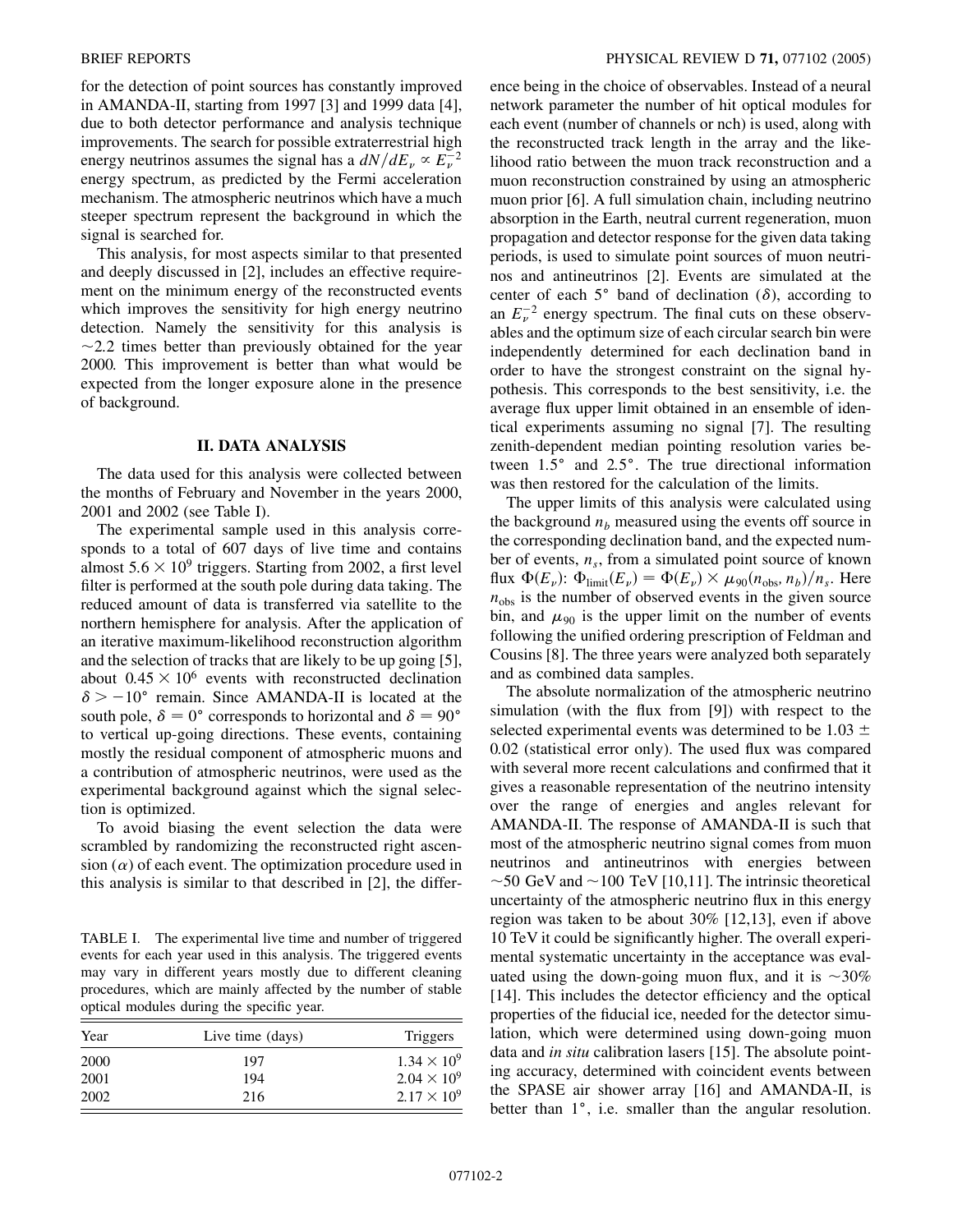These systematic uncertainties do not affect significantly the limit calculations [2].

## **III. RESULTS**

Figure 1 shows the calculated sensitivity versus declination for energies above 10 GeV. The event selection used produces a sensitivity which is fairly constant over all declinations. For  $0^{\circ} < \delta < 5^{\circ}$  [ $0 < \sin(\delta) < 0.09$ ] the background contamination is 4 times higher than for  $\delta$  > 5°, and the sensitivity is poorer. For  $\delta > 80^\circ$  [sin( $\delta$ ) > 0*:*98], on the other hand, the solid angle aperture is small and the background evaluation is affected by higher relative statistical fluctuations.

The final three-year sample consists of 646 upward  $(\delta >$ 5) reconstructed muons (see Table II). The predicted number of atmospheric neutrinos is 635. In the year 2000 alone, the number of selected events is 306, compared with the 601 (699 for  $\delta > 0^{\circ}$ ) in Ref. [2]. The difference between the two samples is due to the different choice of observables used for the selection optimization. In particular, the use of the nch observable, which is correlated to the energy released by the muon in the array and, ultimately, to the neutrino energy, selects  $\sim$  26% higher median energies than those in [2] (from  $\sim$  700 GeV to  $\sim$  1 TeV for a single year). This selection is obtained at the price of removing a significant fraction of atmospheric neutrino events: for instance only 221 events in [2] would survive the new selection, 94% of which (i.e. 207) are also found in the new sample from the year 2000.

As shown in Table II the number of events in the final sample  $(n_{obs})$  is not the sum of the ones selected in the individual years, because the event selection has been reoptimized with the 3 times larger exposure. The energy cut becomes more stringent with increasing exposure and



FIG. 1. Sensitivities on the integrated flux above  $E_{\nu}$  = 10 GeV as a function of declination and for an  $E_{\nu}^{-2}$  energy spectrum. The sensitivities for the years 2000, 2001 and 2002 are compatible with each other, and shown along with the one for 2000–2001 and for the 2000-2002 three-year sample.

TABLE II. The number of observed events with  $\delta > 5^{\circ}$  after cut optimization, for each year and the combined three-year sample. The numbers relative to Ref. [2] are compatible with a normalization factor of  $\sim 0.86$ , for the atmospheric neutrino simulation, as quoted in the above reference. The numbers  $n_p$ of the predicted atmospheric and signal neutrino events (with signal energy spectrum of  $_{\mu}$ / $dE_{\nu} = 10^{-6} \times$  $E_{\nu}^{-2}$  cm<sup>-2</sup> s<sup>-1</sup> sr<sup>-1</sup> GeV<sup>-1</sup>) are also shown.

| Year          | $n_{\rm obs}$ | $n_p(\nu_\mu^{\rm atm})$ | $n_p(\nu_\mu^{\text{sig}})$ |  |  |
|---------------|---------------|--------------------------|-----------------------------|--|--|
| 2000 [2]      | 601           | 676                      | 133                         |  |  |
| 2000          | 306           | 296                      | 111                         |  |  |
| 2001          | 347           | 364                      | 115                         |  |  |
| 2002          | 429           | 429                      | 131                         |  |  |
| $2000 - 2002$ | 646           | 635                      | 297                         |  |  |

the median energy of the three-year selected sample is  $\sim$ 1.3 TeV (and extending up to  $\sim$ 100 TeV). Consequently the three-year sample contains  $\sim$ 40% fewer observed events than the sum of single years, but only  $\sim$ 17% of the high energy neutrino signal events are lost.

The detector performance is assessed by the neutrino effective area  $A_{\text{eff}}^{\nu}(E_{\nu}, \delta)$ , which contains the neutrino interaction probability, muon propagation, detector response and the analysis selection. It is defined by the relation between the differential neutrino flux  $d\Phi_{\nu}/d\Omega dE_{\nu}$  and the predicted number of neutrino events  $n_p(\nu)$ , through the equation

$$
n_p(\nu) = T_{\text{live}} \cdot \int_{\Omega} \int_{E_{\nu}^{\text{min}}}^{E_{\nu}^{\text{max}}} A_{\text{eff}}^{\nu}(E_{\nu}, \delta) \frac{d\Phi_{\nu}}{d\Omega dE_{\nu}} d\Omega dE_{\nu}.
$$
 (1)

Figure 2 shows the muon neutrino effective area as a function of neutrino energy for the three-year optimized selection. The curves are shown for different declinations.



FIG. 2. Muon neutrino effective area as a function of the neutrino energy at different declinations. The effect of neutrino absorption in the Earth is responsible for the effective area decrease at high energies and declinations.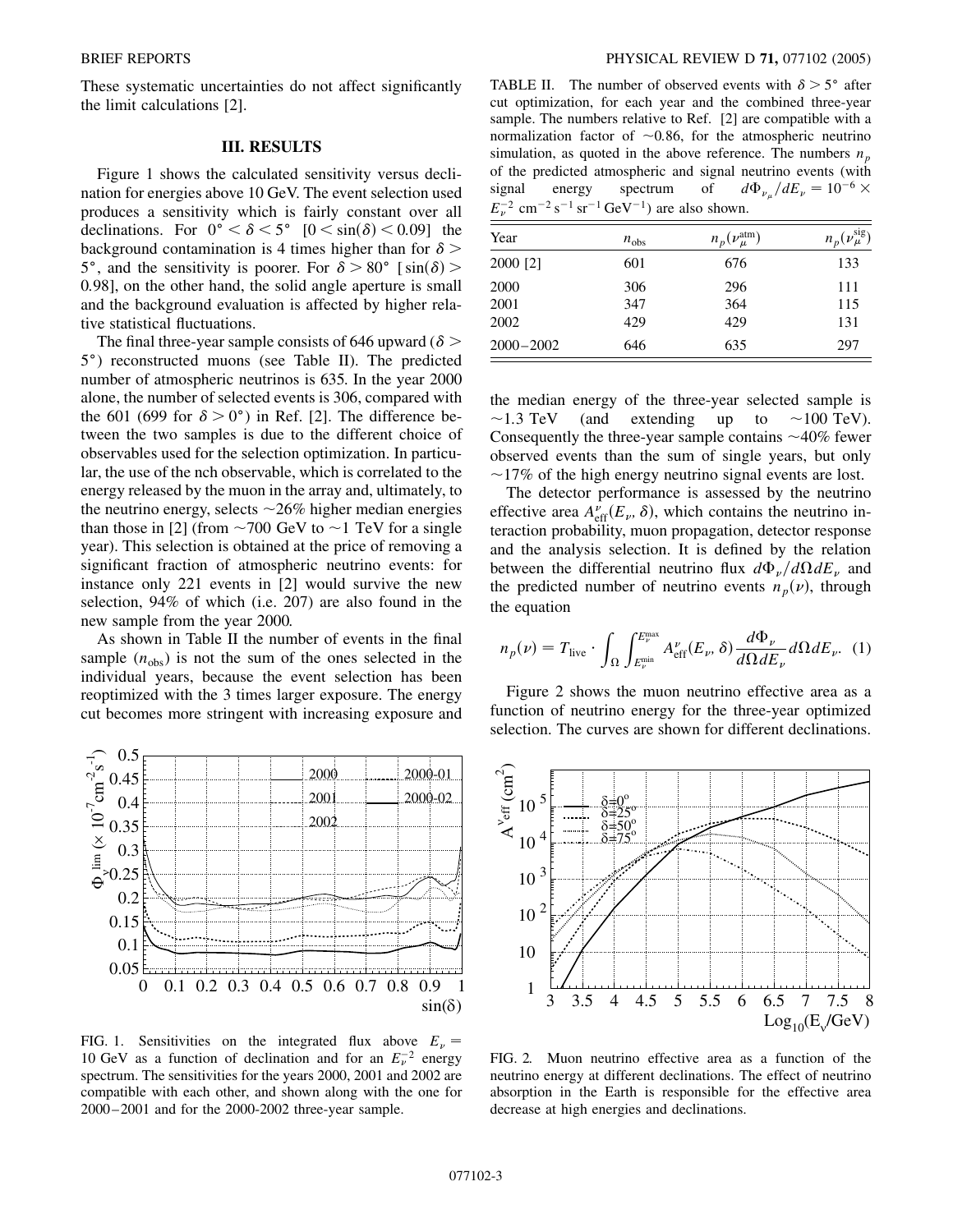Above  $10^6$  GeV neutrinos begin to be absorbed by the Earth, except for the events that enter AMANDA-II horizontally. As shown in Table II we expect the present effective area to be smaller than in [2], nevertheless its overall reduction is more enhanced at low energies, where the signal is not expected to be particularly significant.

A binned search for excesses in the  $5^{\circ} < \delta < 85^{\circ}$  region was performed on the three-year event sample. The search grid contains 290 rectangular bins with declinationdependent width ranging from 5.6° to 8.8°, based on the optimized search bin diameter. The grid is shifted 4 times in  $\delta$  and  $\alpha$  to fully cover boundaries between the bins of the original configuration. A higher number of grid shifts showed no improvement in the average maximum statisti-

TABLE III. 90% C.L. upper limits on candidate sources. Results from the present analysis are reported for a comparison with the limits from [2]. Limits are for the assumed  $E_{\nu}^{-2}$  spectral shape, integrated above  $E_{\nu} = 10$  GeV, and in units of  $10^{-8}$  cm<sup>-2</sup> s<sup>-1</sup> ( $\Phi_{\nu}^{\text{lim}}$ ).

|                                  |                     |             | From $[2]$       |                | This work              |                |                |                      |  |  |  |
|----------------------------------|---------------------|-------------|------------------|----------------|------------------------|----------------|----------------|----------------------|--|--|--|
| Candidate                        | $\delta({\degree})$ | $\alpha(h)$ | $n_{\text{obs}}$ | n <sub>b</sub> | $\Phi_{\nu}^{\rm lim}$ | $n_{\rm obs}$  | n <sub>b</sub> | $\Phi_\nu^{\rm lim}$ |  |  |  |
| <b>TeV Blazars</b>               |                     |             |                  |                |                        |                |                |                      |  |  |  |
| Markarian 421                    |                     | 38.2 11.07  | 3                | 1.50           | 3.5                    | $\overline{0}$ | 1.35           | 0.34                 |  |  |  |
| Markarian 501                    | 39.8                | 16.90       | 1                | 1.57           | 1.8                    | 3              | 1.31           | 1.49                 |  |  |  |
| 1ES 1426+428                     | 42.7                | 14.48       | $\mathbf{1}$     | 1.62           | 1.7                    | $\overline{c}$ | 1.13           | 1.16                 |  |  |  |
| 1ES 2344+514                     | 51.7                | 23.78       | 1                | 1.23           | 2.0                    | 1              | 1.25           | 0.82                 |  |  |  |
| 1ES 1959+650                     | 65.1                | 20.00       | 0                | 0.93           | 1.3                    | $\overline{0}$ | 1.59           | 0.38                 |  |  |  |
| <b>GeV Blazars</b>               |                     |             |                  |                |                        |                |                |                      |  |  |  |
| QSO 0528+134                     | 13.4                | 5.52        | 1                | 1.09           | 2.0                    | $\mathbf{1}$   | 1.88           | 0.57                 |  |  |  |
| QSO 0235+164                     | 16.6                | 2.62        | 1                | 1.49           | 1.7                    | 3              | 2.15           | 1.12                 |  |  |  |
| QSO 1611+343                     | 34.4                | 16.24       | 0                | 1.29           | 0.8                    | $\overline{0}$ | 1.66           | 0.31                 |  |  |  |
| QSO 1633+382                     | 38.2                | 16.59       | 1                | 1.50           | 1.7                    | 1              | 1.33           | 0.75                 |  |  |  |
| QSO 0219+428                     | 42.9                | 2.38        | 1                | 1.63           | 1.6                    | $\overline{0}$ | 1.15           | 0.37                 |  |  |  |
| QSO 0954+556                     | 55.0                | 9.87        | $\mathbf{1}$     | 1.66           | 1.7                    | $\overline{c}$ | 1.04           | 1.50                 |  |  |  |
| QSO 0716+714                     | 71.3                | 7.36        | $\overline{c}$   | 0.74           | 4.4                    | 3              | 0.93           | 1.91                 |  |  |  |
| Microquasars                     |                     |             |                  |                |                        |                |                |                      |  |  |  |
| SS433                            | 5.0                 | 19.20       | 0                | 2.38           | 0.7                    | 1              | 2.21           | 0.55                 |  |  |  |
| GRS 1915+105                     | 10.9                | 19.25       | $\mathbf{1}$     | 0.91           | 2.2                    | 3              | 1.84           | 1.26                 |  |  |  |
| GRO J0422+32                     | 32.9                | 4.36        | $\overline{c}$   | 1.31           | 2.9                    | $\overline{2}$ | 1.49           | 1.08                 |  |  |  |
| Cygnus X1                        | 35.2                | 19.97       | $\overline{c}$   | 1.34           | 2.5                    | $\overline{0}$ | 1.59           | 0.31                 |  |  |  |
| Cygnus X3                        | 41.0                | 20.54       | 3                | 1.69           | 3.5                    | $\mathbf{1}$   | 1.26           | 0.75                 |  |  |  |
| XTE J1118+480                    | 48.0                | 11.30       | 1                | 0.92           | 2.2                    | 1              | 1.12           | 0.80                 |  |  |  |
| CI Cam                           | 56.0                | 4.33        | $\overline{0}$   | 1.72           | 0.8                    | $\overline{c}$ | 1.05           | 1.44                 |  |  |  |
| LS I +61 303                     | 61.2                | 2.68        | 0                | 0.75           | 1.5                    | 5              | 1.67           | 2.43                 |  |  |  |
| SNR, magnetars and miscellaneous |                     |             |                  |                |                        |                |                |                      |  |  |  |
| SGR 1900+14                      | 9.3                 | 19.12       | $\overline{0}$   | 0.97           | 1.0                    | $\overline{2}$ | 1.78           | 0.94                 |  |  |  |
| Crab Nebula                      | 22.0                | 5.58        | $\overline{c}$   | 1.76           | 2.4                    | 4              | 1.86           | 1.43                 |  |  |  |
| Cassiopeia A                     | 58.8                | 23.39       | $\overline{0}$   | 1.01           | 1.2                    | $\overline{c}$ | 1.12           | 1.38                 |  |  |  |
| 3EG J0450+1105                   | 11.4                | 4.82        | $\overline{c}$   | 0.89           | 3.2                    | $\mathbf{1}$   | 1.83           | 0.59                 |  |  |  |
| M 87                             | 12.4                | 12.51       | $\overline{0}$   | 0.95           | 1.0                    | 3              | 1.83           | 1.24                 |  |  |  |
| Geminga                          | 17.9                | 6.57        | 3                | 1.78           | 3.3                    | $\overline{2}$ | 2.06           | 0.81                 |  |  |  |
| <b>UHE CR Triplet</b>            | 20.4                | 1.28        | $\overline{c}$   | 1.84           | 2.3                    | $\overline{0}$ | 2.15           | 0.20                 |  |  |  |
| <b>NGC 1275</b>                  | 41.5                | 3.33        | 1                | 1.72           | 1.6                    | 1              | 1.14           | 0.78                 |  |  |  |
| Cyg. OB2 region. $41.5$          |                     | 20.54       | 3                | 1.72           | 3.5                    | 1              | 1.14           | 0.78                 |  |  |  |

cal significances on the simulated Poisson-fluctuated signal with intensities comparable to the background. The probability distribution for background fluctuations in the ensemble of bins was evaluated by using 20 000 experimental samples with scrambled  $\alpha$  and calculating the highest value of the maximum statistical fluctuation significance over the entire sky.

The bin with the most statistically significant excess from the three-year experimental sample is at about  $\alpha =$ 22*h* and  $\delta = 21^{\circ}$ , with 10 observed events in the search bin on a background of 2.38 events, estimated from the corresponding declination band. The observed excess has a statistical significance of  $1.9 \times 10^{-4}$  (3.73 $\sigma$ ). The chance probability of such an excess, in the ensemble of bins, is 28%.

Table III shows the 90% C.L. neutrino flux limits for northern hemisphere TeV blazars, selected GeV blazars, microquasars, magnetars and selected miscellaneous candidates. The limits are compared with the values from [2]; they are compatible with the average flux upper limit, or sensitivity, of Fig. 1 and the deviations from it are due to statistical fluctuations in the observed sample.

Figure 3 shows the 90% C.L. neutrino flux upper limits in equatorial coordinates. The limits are calculated by scanning the sky and counting the events within the optimized search bins at the given declination. The highest upper limit in the figure corresponds to the previously discussed statistically significant bin. Other high limit spots visible in the figure have statistical significances smaller than  $3.4\sigma$ .

We analyzed the  $2000-2002$  data sample collected by the AMANDA-II detector to search for point sources of high energy neutrinos. We performed both a nontargeted



FIG. 3. 2000–2002 upper limits (90% C.L.) on the neutrino flux integrated above 10 GeV in equatorial coordinates for  $\delta$  > 5. Limits (scale on right axis) are given in units of  $\times 10^{-8}$  cm<sup>-2</sup> s<sup>-1</sup> for the assumed  $E^{-2}$  spectrum. Systematic uncertainties are not included. The cross symbols represent the observed events.